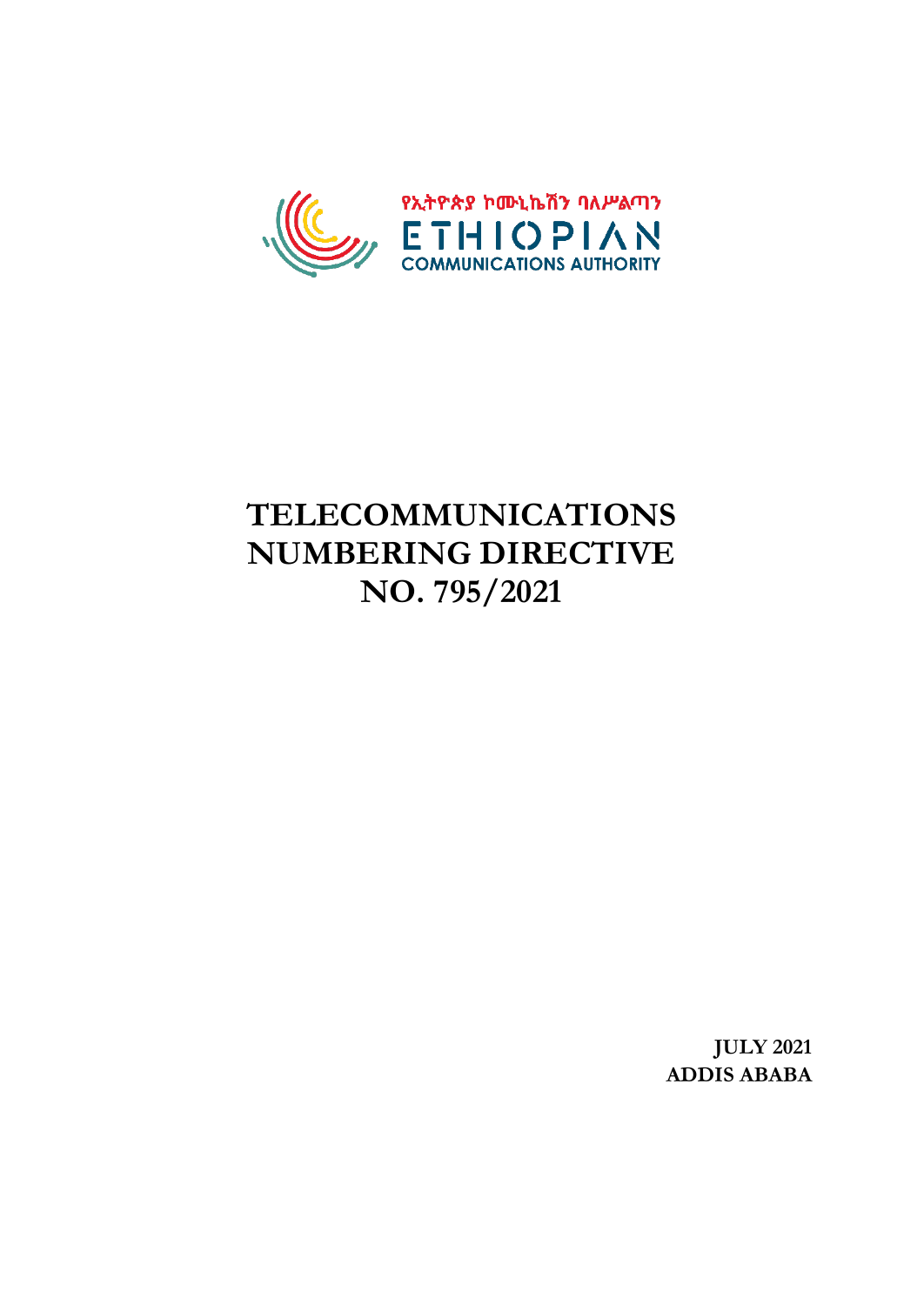# **TELECOMMUNICATIONS NUMBERING DIRECTIVE**

WHEREAS, Telecommunications Numbers are scarce resources that needs effective allocation utilization, and management;

WHEREAS, ensuring that Telecommunications Numbers are assigned efficiently, quickly, transparently and fairly, without undue discrimination against particular customer classes, Licensee types and communications technologies are essential to make new telecommunications product and services accessible to customers;

WHEREAS, establishing administrative procedures for development and amendment of National Telecommunications Numbering Plan has been instrumental in predicting and preventing shortages of Telecommunications Numbers in a timely manner;

WHEREAS, it is found to be appropriate to monitor and control the use of Telecommunication Numbers so as not to limit the needs and rights of customers;

NOW, THEREFORE, the Ethiopian Communications Authority hereby issues this Telecommunications Numbering Directive in accordance with Articles 6(11), 27,28, and 29 of the Communications Service Proclamation No. 1148/2019.

# **PART ONE GENERAL**

# **1. Short Title**

.

This Directive may be cited as the "Telecommunications Numbering Directive No. 795/2021."

# **2. Definition**

In this Directive, unless the context otherwise requires:

- 1) "**Allocation Status**" means the status of a numbering Block defined pursuant to Article 6 of this Directive.
- 2) "**Assignment**" means an authorization given by the Authority for a Licensee to use a Telecommunications Number under specified conditions.
- 3) "**Authority**" means the Ethiopia Communications Authority established under Article 3 of the Proclamation.
- 4) "**Block**" means a set of consecutive Telecommunications Numbers.
- 5) "**Charge**" means fees applied to Telecommunications Numbers.
- 6) "**Code**" means a positive integer that forms the most significant digits of each of the Telecommunications Numbers in a Block.
- 7) "**Contravention"** means any failure to comply with the requirements identified in Article 49 of this Directive.
- 8) "**End User**" means a customer that is not an Interconnecting Licensee or a provider of an international route to or from the Federal Democratic Republic of Ethiopia.
- 9) "**Interconnecting Licensee**" means a Licensee who has interconnected or has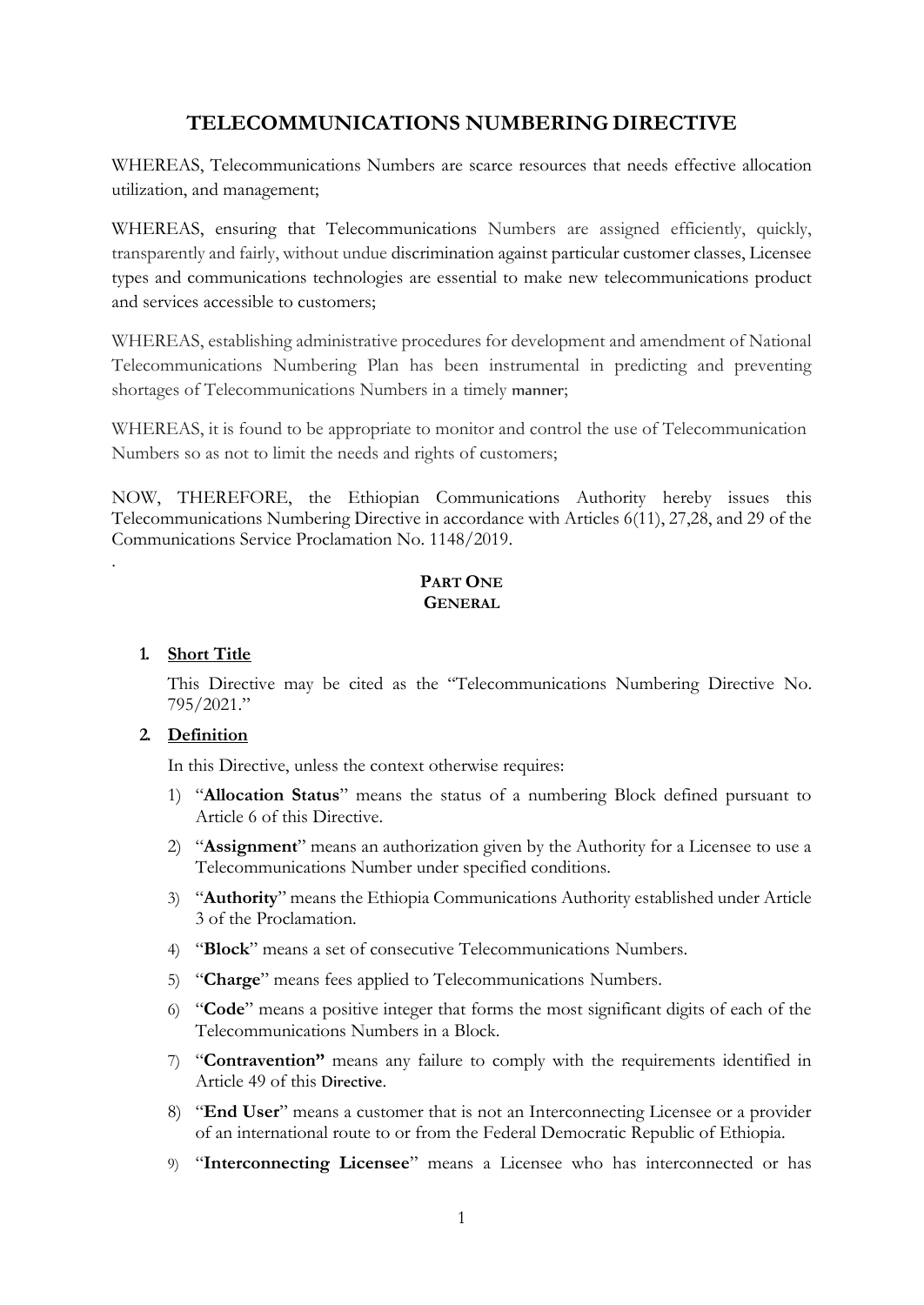requested to interconnect its telecommunications system to the telecommunications system of an interconnection provider.

- 10) "**Licensee**" means a person who has been issued a License by the Authority.
- 11) "**National Numbering Plan**" means the Telecommunications numbering plan of Ethiopia, to be issued by the Authority, as amended from time to time.
- 12) "**Network Termination Point**" means a point at which a customer has physical access through customer equipment to a Network of a Licensee.
- 13) "**Number**" means a sequence of digits that is used to identify customers and the Network Termination Points that are associated with a particular service or an End User.
- 14) "**Number Portability**" means the ability of users of Telecommunications Services to retain, at the same location, existing telecommunications numbers when switching from one telecommunications carrier to another.
- 15) "**Proclamation**" means the Communications Service Proclamation No.1148/2019.
- 16) "**Usage Conditions**" means a restriction on the conditions in which Telecommunications numbers may be used.
- 17) "**Utilization**" means the proportion of Telecommunications Numbers that have "*In Service*" as their Utilization Status.
- 18) "**Utilization Status**" means the status of a Telecommunications Number defined pursuant to Article 16 of this Directive.
- 19) "**Working Days**" means business working days only and shall not include Saturday, Sunday and any day that has been declared to be a public holiday by the Federal Democratic Republic of Ethiopia.

#### **3. Objective**

The objectives of this Directive are administering Numbers and supervising the efficient use thereof by ensuring that:

- 1) Numbers are understood to be national resources that are not owned by customers or Licensees;
- 2) Numbers can be assigned efficiently, quickly, transparently and fairly, without undue discrimination against particular customer classes, Licensee types and communications technologies;
- 3) Shortages of Numbers can be predicted and prevented in a timely way; and,
- 4) Uses of Numbers can be monitored and controlled to avoid detriment to the interests of customers.

#### **4. Scope**

- 1) This Directive shall apply to all Telecommunications Operators and Service Providers.
- 2) This Directive provides a regulatory framework for the control, planning, administration, management and assignment of Telecommunications Numbers, pursuant to Article 6, Sub-Article (11) of the Proclamation.
- 3) This Directive sets out the rules for the assignment, transfer, porting and use of Numbers under the National Numbering Plan.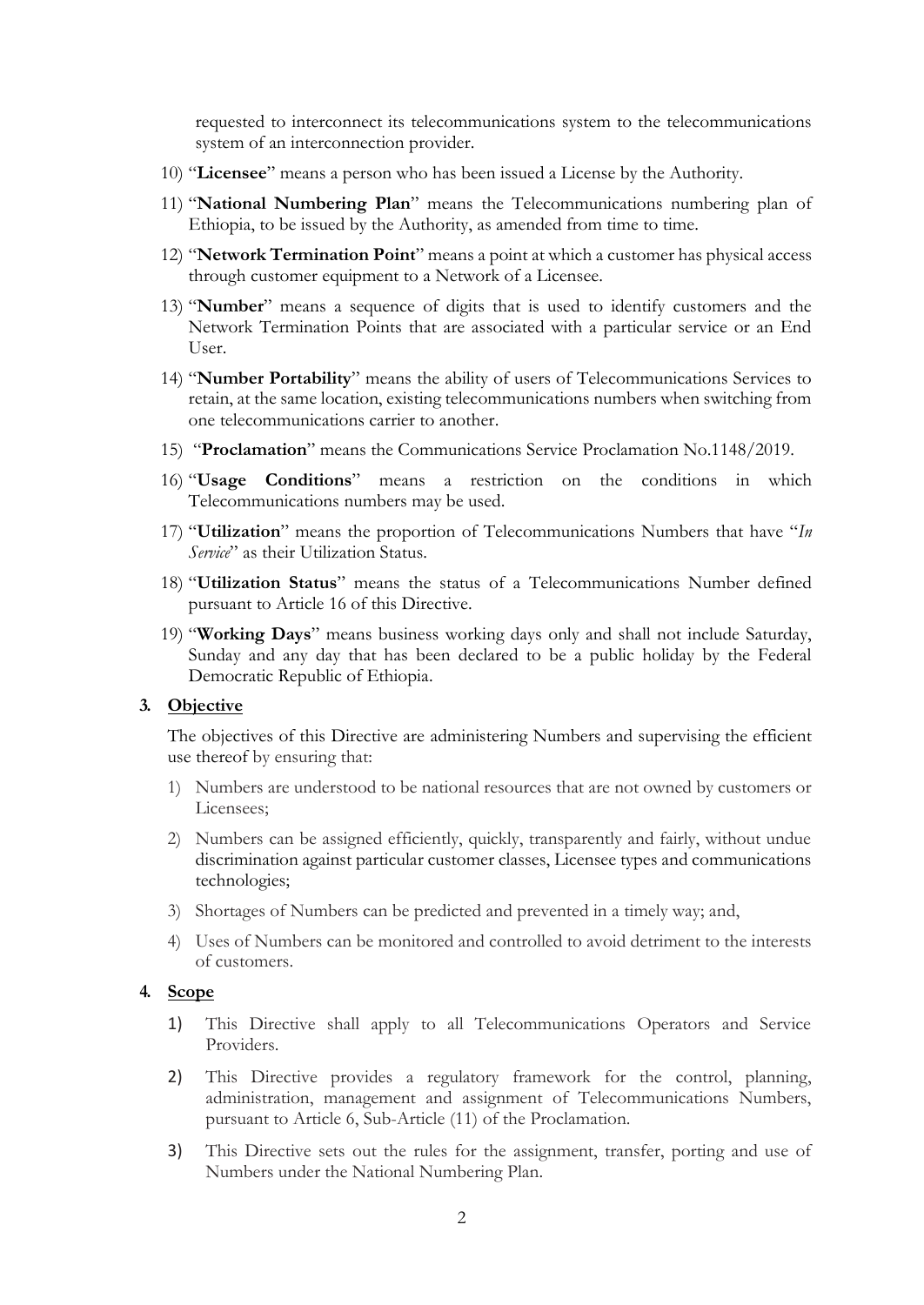4) For the purpose of this Directive, Numbers shall include conventional Telecommunications Numbers and short codes.

# **PART TWO THE NATIONAL NUMBERING PLAN**

#### **5. Publication of the National Numbering Plan**

- 1) The Authority shall establish the National Telecommunications Numbering Plan.
- 2) The Authority shall maintain and publish in the National Numbering Plan up-to-date versions of the Allocation Status and Usage Conditions of Codes and Blocks of all the Numbers, as and when additional assignments to Licensees have been made, and on a quarterly basis as a minimum.

#### **6. Allocation Status**

The Allocation Status of a Block shall be:

- 1) "**Assigned**" if the Block has been included in an Assignment to a Licensee and has not been subsequently returned by or withdrawn from the Licensee;
- 2) "**Assignable**" if the Block is available for inclusion in an Assignment subject to the Usage Conditions;
- 3) "**Expected to become Assignable**" if the Block is expected to be available in the future for inclusion in an Assignment subject to the Usage Conditions; the Block does not include numbers having allocation status as "Reserved".
- 4) "**Unusable**" if the Block is excluded from Assignments to avoid possible human errors or system constraints; or
- 5) "**Reserved**" if the Block is excluded from Assignments to keep number resources for unknown future developments.

# **7. Limitations on Providing Services**

- 1) A Licensee shall not use a Number to provide a service unless the service satisfies the applicable Usage Conditions at the time of use.
- **2)** A Licensee shall not make use of numbers that have not been allocated to it or which the Authority has not authorized it to use.

# **PART THREE AMENDMENTS TO THE NATIONAL NUMBERING PLAN**

#### **8. Amendments to the National Numbering Plan**

- 1) The Authority shall review and if necessary, amend the National Numbering Plan.
- 2) Under any such review to be carried out pursuant to Sub-Article (1) of this Article, the Authority shall undertake consultations with all stakeholders pursuant to Articles 35- 38 of the Proclamation.

# **9. Factors in Amending the National Numbering Plan**

- 1) In reviewing or amending the National Numbering Plan, the Authority shall take into account factors that include, but not limited to:
	- a) The need to meet demand in a rapidly developing market, for both existing and expected services and for both short and long terms;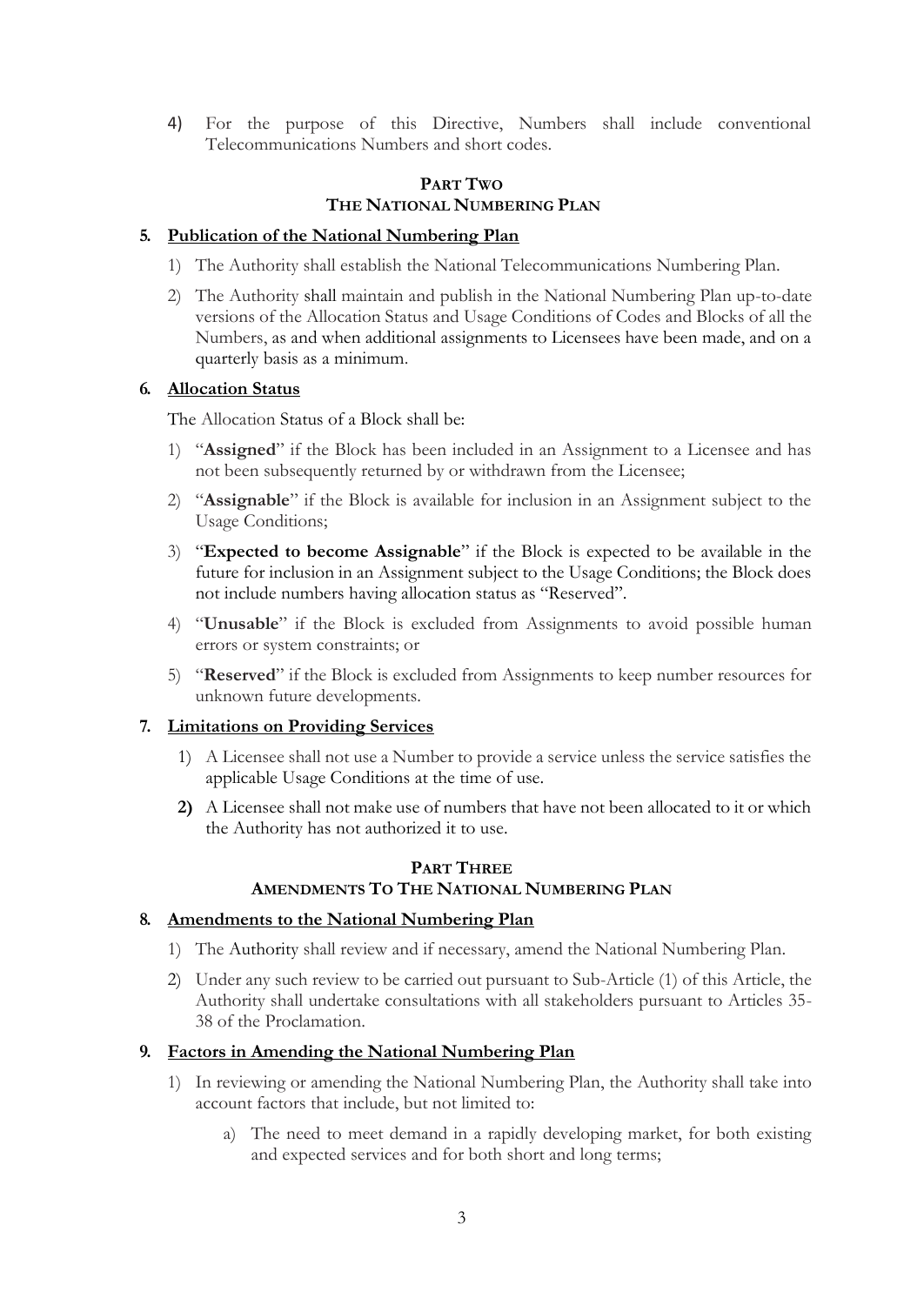- b) Changes and advancement in technology; and,
- c) Compatibility with agreements, standards and recommendations by the International Telecommunication Union.
- 2) When proposing National Numbering Plan amendments, the Authority shall conduct a Regulatory Impact Analysis (RIA) that includes, but not limited to, the following factors:
	- a) The material impact caused by the amendment to the sector and to the Licensees;
	- b) The advantages to End Users in not changing the Numbers through which services are provided;
	- c) The undue impact to End Users who are using the numbers already;
	- d) The benefits and costs of a change to the National Numbering Plan; and,
	- e) The costs of alternatives to a change to the National Numbering Plan that provide similar benefits.

#### **10. Scope of Amendments to the National Numbering Plan**

- 1) In amending the National Numbering Plan, the Authority shall do only some or all of the following:
	- a) Change the Allocation Status;
	- b) Change the Usage Conditions; and,
	- c) Change Numbers by replacing, inserting, or deleting digits.
- 2) The creation of Assignments, the return of Blocks and the withdrawal of Blocks are not amendments to the National Numbering Plan but are changes in the Allocation Status of Blocks that are maintained and published in the National Numbering Plan.

#### **11. Timing of Amendments to the National Numbering Plan**

If the Authority amends the National Numbering Plan by replacing, inserting or deleting digits in Numbers:

- 1) The Authority shall ensure that advertising or advisory material, explaining the practical consequences of the amendment to customers, is made publicly available at least six (6) months before the modification occurs;
- 2) The Authority shall inform Licensees about the amendment at least two (2) years before the amendment occurs; and,
- 3) The Authority shall inform the International Telecommunication Union and any necessary foreign telecommunication administrations about the amendment at least two (2) years before the modification occurs.

#### **12. Implementation of Amendments**

Every Licensee shall implement an amendment to the National Numbering Plan at the time and in the manner that the Authority determines for the Licensee.

#### **PART FOUR UTILIZATION OF NUMBERS**

#### **13. Monitoring Utilizations of Numbers**

1) Every Licensee shall at the end of each year submit to the Authority information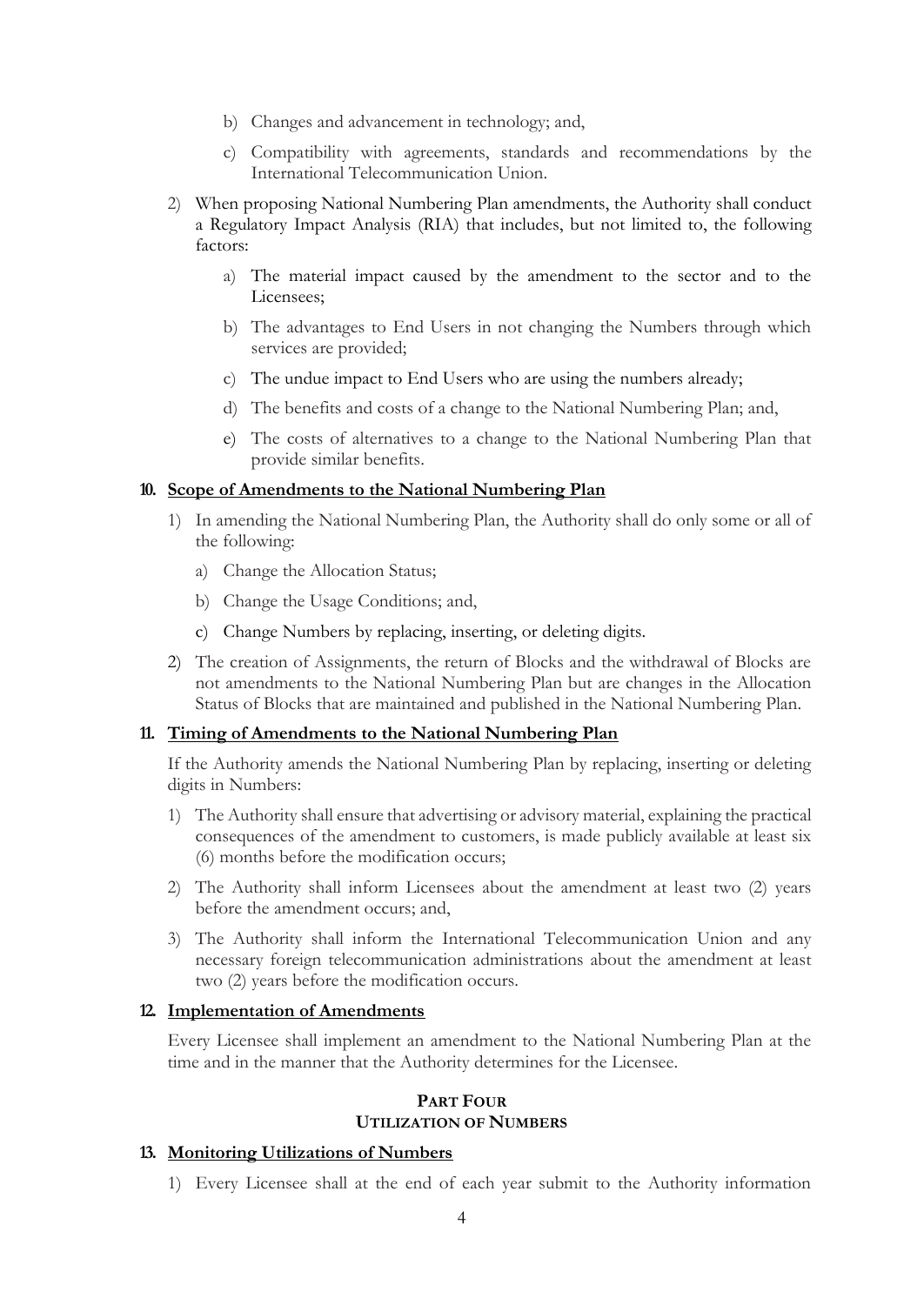required by the Authority for auditing utilizations.

- 2) When submitting information required in Sub-Article (1) of this Article, the Licensee shall adopt the format prescribed by the Authority and state for each Assignment:
	- a) The quantity of Numbers having each Utilization Status;
	- b) The services that use the Assignment; and,
	- c) Any other information that the Authority may from time to time require to assess utilizations.

#### **14. Publications of Number Utilization**

The Authority shall at the end of each year summarize and publish the information submitted by Licensees pursuant to provisions of Article 13 of this Directive.

#### **15. Utilization Status**

A Licensee shall indicate the following utilization status for the Numbers assigned to it:

- 1) "**In Service**" if an End User is taking service through the number from the Licensee;
- 2) "**Withdrawn**" if the Number is withdrawn pursuant to Part Seven of this Directive.
- 3) "**In Quarantine**" if the number has been idle for a period more than ninety (90) days, and has been deactivated and is given ninety (90) days pending withdrawal;
- 4) "**Not In Service**" if a Number that has been assigned to an End User has not been in use for a period of more than ninety (90) days; and,
- 5) "**Available**" if the Number can be assigned for an End User.

# **PART FIVE ASSIGNING NUMBERS**

#### **16. Applications for Assignments**

- 1) A Licensee shall apply to the Authority for an Assignment of Numbers.
- 2) When submitting the application stated in Sub-Article (1) of this Article the Licensee shall use the forms made available by the Authority stating:
	- a) The name and contact details of the applicant;
	- b) The License under which the application is made;
	- c) The services intended to use the Assignment;
	- d) The geographic areas for completing calls or transmitting messages to the Numbers to be included in the Assignment;
	- e) The quantity of Numbers requested for inclusion in the Assignment;
	- f) Any particular Blocks requested for inclusion in the Assignment;
	- g) The Utilization of the Assignment predicted for next three (3) years after the grant of the Assignment;
	- h) The current Utilizations of existing Assignments (if any) to the applicant for the intended services;
	- i) An indication of information in the application which shall be kept confidential by the Authority;
	- j) Any other information that the applicant considers necessary or appropriate to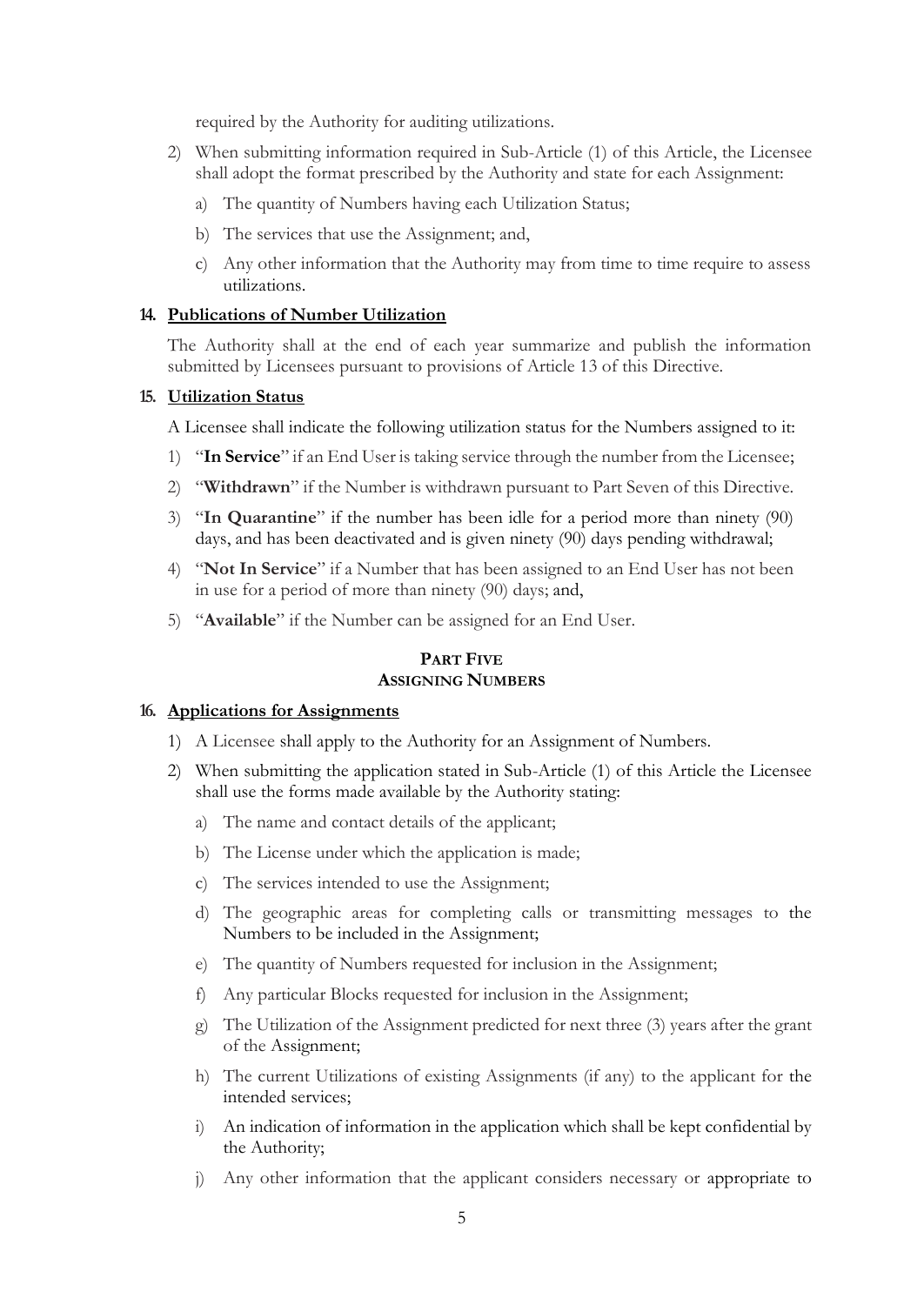justify the application; and,

- k) Any other information that the Authority may, from time to time, require to assess the application.
- 3) For purposes of assessing the usage conditions of existing assignments referred in Sub-Article (2)(h) of this Article, the Authority shall ensure:
	- a) That the utilisation of the numbers already allocated to the Licensee are subject to the same usage conditions; and
	- b) The utilization rate of numbers requested is not less than eighty percent (80%) for mobile and machine related numbers and less than sixty (60%) for geographic and other non-geographic numbers.

#### **17. Content of Decisions on Applications for Assignments**

The Authority may refuse or grant an application for an Assignment and in granting of an Assignment it may be subject to variations in:

- 1) The quantity of Numbers included in the Assignment; and,
- 2) The particular Blocks included in the Assignment.

#### **18. Factors in Evaluating Applications for Assignments**

In making a decision on an application for an Assignment, the Authority shall take into account the following facts:

- 1) Any earlier decisions about Assignments to the applicant or other Licensees for service similar to the intended services;
- 2) Any statements in the License of the applicant about eligibility for providing services or being assigned Numbers;
- 3) The Usage Conditions;
- 4) The digit analysis capabilities of communications networks that are operated in the Federal Democratic Republic of Ethiopia;
- 5) The Utilization of the Assignment predicted over the next three (3) years after the grant of the Assignment;
- 6) The current Utilizations of existing Assignments to the applicant for the intended services as specified in the National Numbering Plan;
- 7) The quantity and fragmentation of Blocks that do not have "Assigned' as their Allocation Status; and,
- 8) Any Contraventions by the Licensee pursuant to Article 49 of this Directive.

#### **19. Timing of Decisions on Applications for Assignments**

- 1) The Authority shall review and make decisions regarding applications for Assignments in the order in which the applications are received by the Authority.
- 2) The Authority shall communicate its decision on an application to the applicant, including reasons for any refusal of an application, within twenty (20) working days of receiving the application.

# **20. Assignments Conditions**

1) The Authority shall require for each Assignment: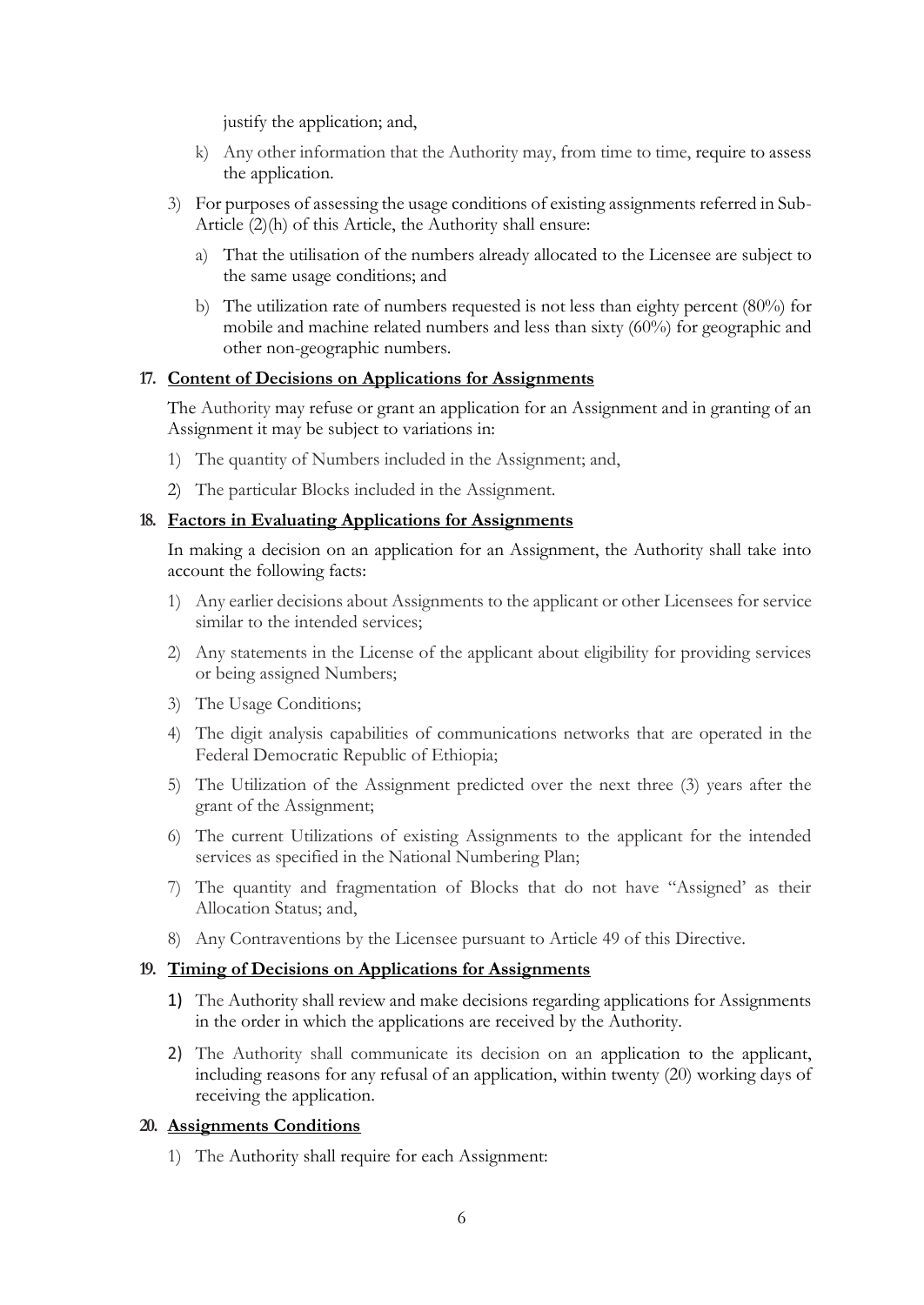- a) Each Block in the Assignment has Assignable as its Allocation Status immediately before the Assignment is created;
- b) Each Block in the Assignment has the same Usage Conditions;
- c) The services intended to use the Assignment satisfy the applicable Usage Conditions; and,
- d) Each Block in the Assignment adjoins another Block or another Assignment that has the same Usage Conditions, unless there is no such other Block or particular Blocks being requested in the application for the Assignment.
- **2)** The creation of Assignments, the return of Blocks, and the withdrawal of Blocks may split or combine Blocks that would otherwise be identified separately in the National Numbering Plan.

# **PART SIX RETURNING NUMBERS**

#### **21. Returning Number Blocks**

- 1) A Licensee may return Numbers to the Authority providing the reason for not assigning the numbers, and propose new timelines for Assignment.
- 2) A Licensee may apply to the Authority for approval to return a Block and in doing so, the Licensee shall use the forms made available by the Authority to provide the following:
	- a) The name and contact details of the applicant;
	- b) The particular Block to be returned to the Authority; and,
	- c) An affirmation that every Number in the Block has "*Available*" as its Utilization Status.

# **22. Decisions on Applications for Returning Blocks**

The Authority shall grant an application for approval to return a Block and the granting approval to return a Block may be subject to variations in:

- 1) The quantity of Numbers to be returned to the Authority; and,
- 2) The particular Block to be returned to the Authority.

#### **23. Factors in Evaluating Applications for Returning Blocks**

In making a decision about an application for approval to return a Block, the Authority shall take into account factors including, but not limited to:

- 1) The digit analysis capabilities of telecommunications networks that are operated in the Federal Democratic Republic of Ethiopia; and,
- 2) The quantity and fragmentation of Blocks that do not have "*Assigned*" as their Allocation Status.

#### **24. Timing of Decisions on Applications for Returning Blocks**

- 1) The Authority shall review and make decisions regarding applications for approval to return Blocks in the order in which the applications are received by the Authority.
- 2) The Authority shall communicate its decision on an application to the applicant, including reasons for any refusal of an application, within fifteen (15) working days of receiving the application.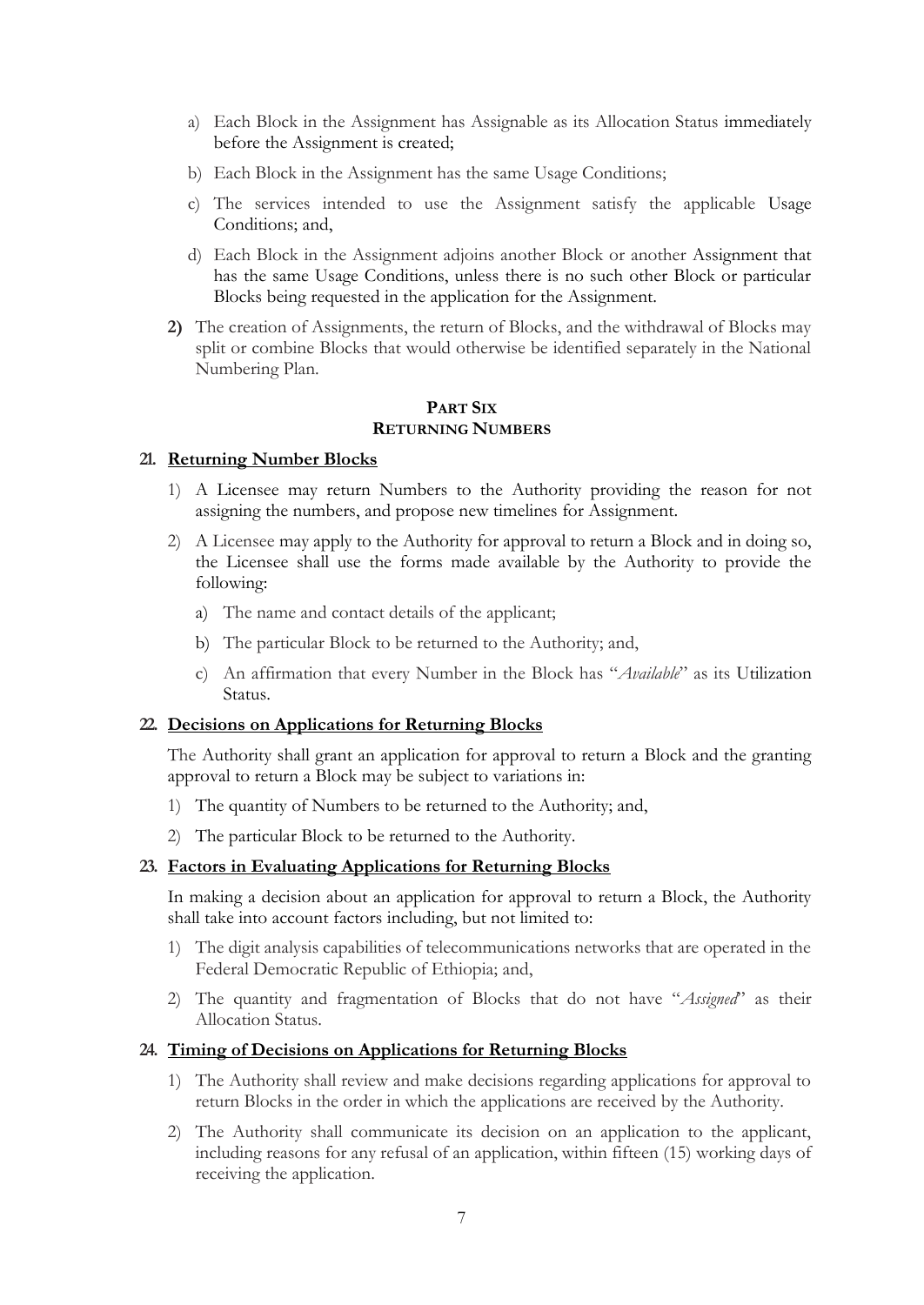#### **PART SEVEN WITHDRAWING NUMBERS**

#### **25. Conditions for Withdrawing Numbers**

The Authority may withdraw a Block from an Assignment only if:

- 1) A Number in the Block is used for a service that does not satisfy the applicable Usage Conditions;
- 2) The Licensee uses the number range in a different manner than for which it was otherwise assigned;
- 3) The Block is needed for advancing a clearly identified national interest; or,
- 4) National Numbering Plan is amended.

#### **26. Timing for Withdrawal of Numbers**

The Authority shall notify a Licensee about the nature of and the reasons for, a proposal to withdraw a Block from an Assignment to the Licensee at least one (1) year before the Authority withdraws the Block.

# **27. Implementation of Withdrawal of Numbers**

Where the Authority notifies a Licensee about a proposal to withdraw a Block from an Assignment to the Licensee:

- 1) The Licensee shall not thereafter bring into service any Numbers in the Block unless the Authority informs the Licensee that it has decided not to withdraw the Block;
- 2) The Licensee shall inform any affected customer about the reasons for the proposal to withdraw the Block and about replacements for the Numbers in the Block at least two (2) months before the Authority withdraws the Block; and,
- 3) The Licensee shall remove from service all of the Numbers in the Block at least one (1) month before the Authority withdraws the Block.

# **PART EIGHT BRINGING NUMBERS INTO SERVICE**

## **28. Appointment of Contact Person**

A Licensee shall identify and submit to the Authority details of a contact person intended to receive notifications about numbering and associated routing and traffic requirements.

# **29. Forwarding of Information About Contact Persons**

The Authority shall forward information about the contact details of persons who are provided by the Licensees under Article 28 of this Directive in response to requests for those details.

# **30. Timing of Bringing Numbers into Service**

- 1) Every Licensee shall notify other Licensees and any relevant foreign Telecommunications Operators that traffic is to be routed to and from a Number at least thirty (30) working days before the Licensee brings the Number into service.
- 2) The Authority shall not be responsible for notifying any party that Numbers are to be brought into service.

#### **31. Conditions for Bringing Numbers into service**

A Licensee may bring a Number into service if: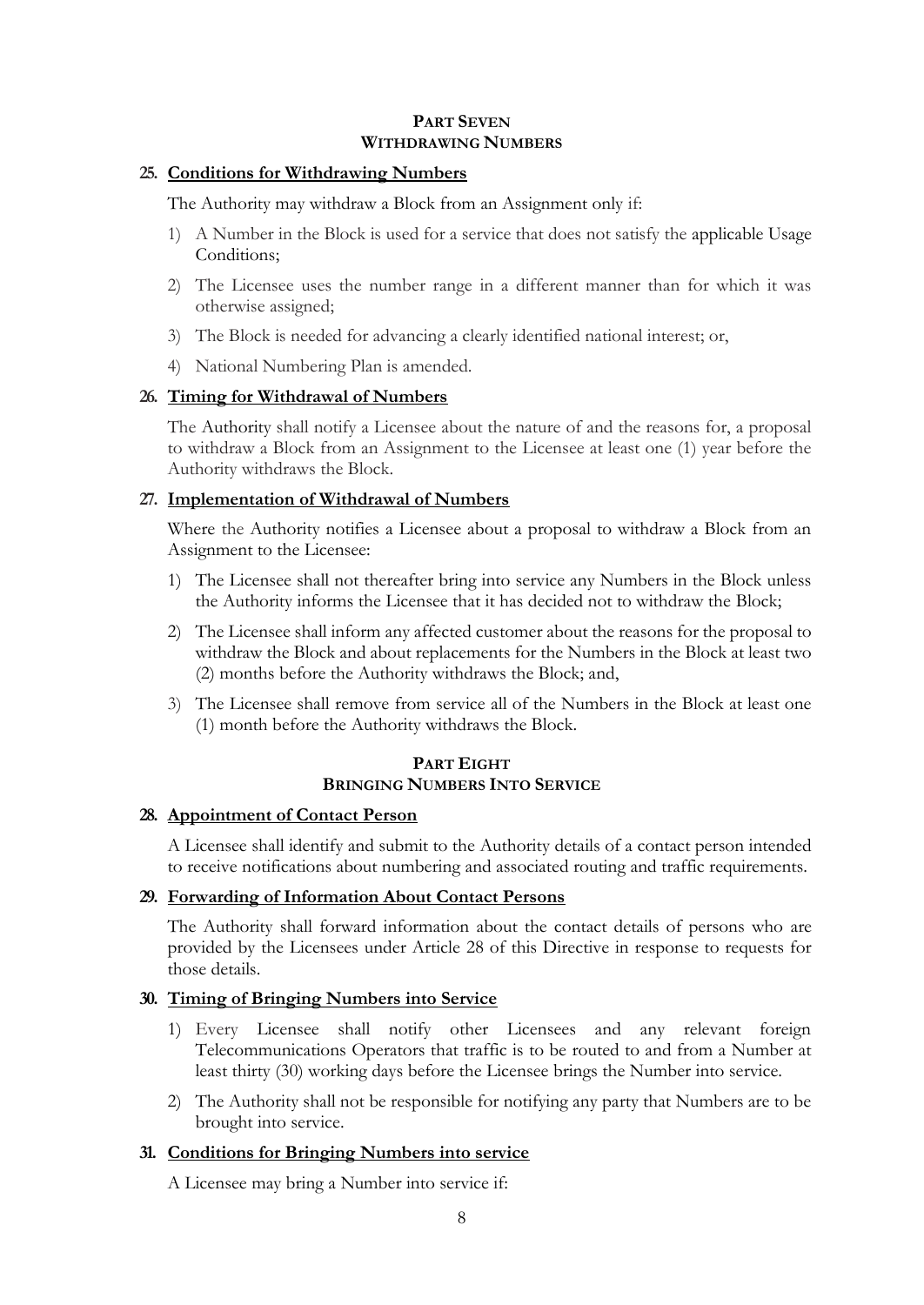- 1) The Licensee has been assigned the Number;
- 2) The Number is to be used for a service that satisfies the applicable Usage Conditions; and,
- 3) The Number has "*Available*" as its Utilization Status.

## **32. Conditions for Barring Numbers**

The Authority may notify Licensees that traffic is not to be routed to and from a Number if:

- 1) The Number is in a Block that does not have "*Assigned*" as its Allocation Status; or,
- 2) The Number is used for a service that does not satisfy the applicable Usage Conditions.

#### **33. Limitations on Routing Traffic to and from Numbers**

Every Licensee shall route traffic to and from a Number to which another Licensee is providing service unless:

- 1) The Authority, pursuant to Article 32 of this Directive, has notified the Licensee to the contrary; or,
- **2)** The Number is in a Block that has Usage Conditions which clearly provide otherwise.

# **PART NINE PORTING NUMBERS**

#### **34. Factors in implementing Number Portability**

In developing or in the ongoing management of the National Numbering Plan and pursuant to Article 28 (4) of the Proclamation, the Authority may issue one or more decisions or directions or Directives regarding the introduction of Number Portability. In issuing such decisions or directions or Directives, the Authority shall consult with Licensees regarding implementation factors including but not limited to:

- 1) Helping customers to understand the relation between Numbers and charges for calls and messages, and how charges may change if there is Number Portability;
- 2) Facilitating the use of Number Portability, once implemented; and,
- 3) The benefits and costs of Number Portability.

# **35. Conditions for Exporting Numbers**

Every Licensee that is providing service to a Number shall facilitate the provision of service through the Number by another Licensee if:

- 1) The Authority, pursuant to Article 32 of this Directive, has not notified the Licensee to the contrary;
- 2) The other Licensee has undertaken to provide service to the Number; and,
- 3) The Number is in a Block for which Number Portability has been introduced pursuant to Article 34 of this Directive.

#### **36. Conditions for Importing Numbers**

A Licensee shall not undertake to provide service to a Number assigned to another Licensee unless: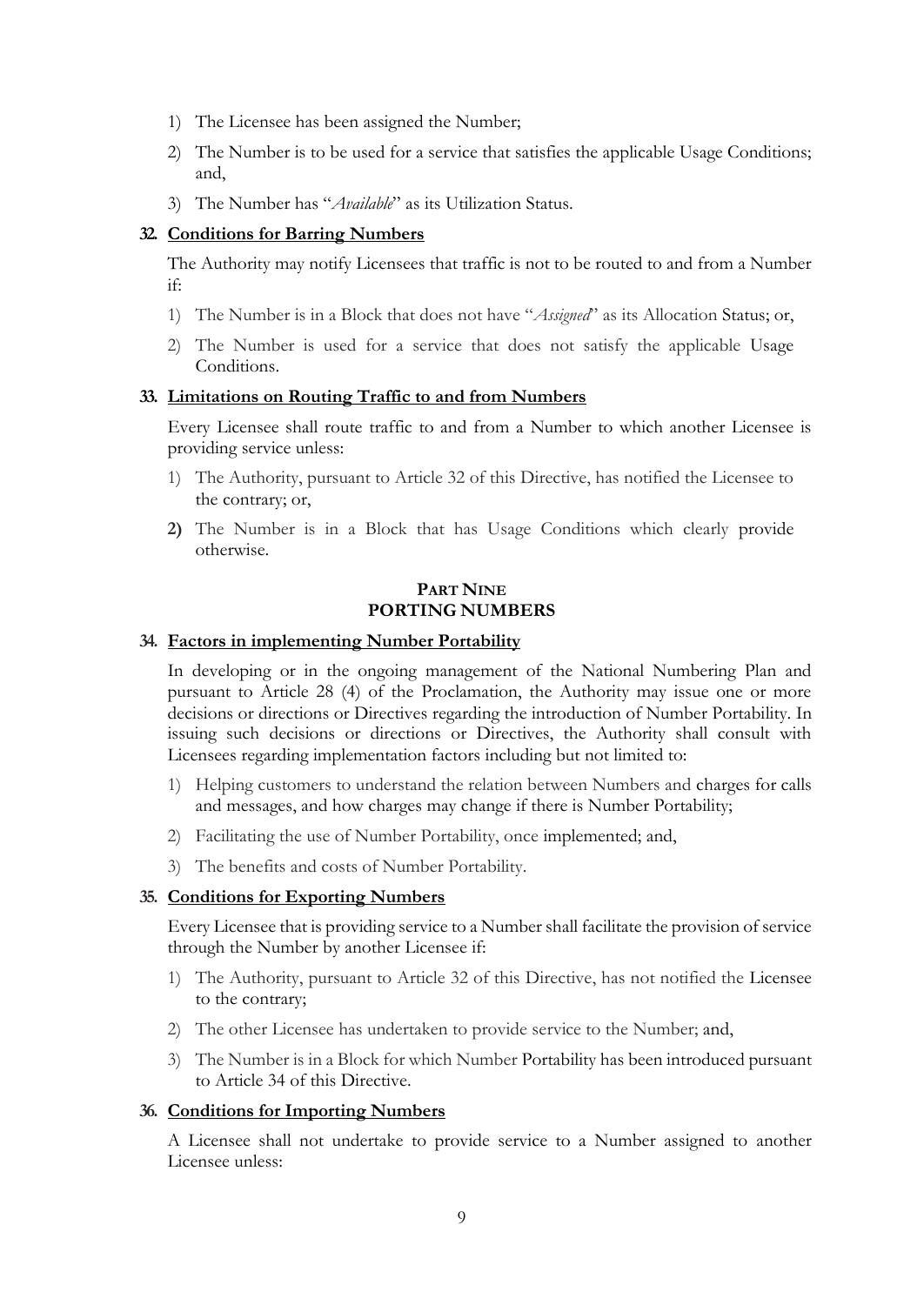- 1) The Licensee that is making the undertaking can provide the service under its License;
- 2) An End User is taking service through the Number at the time of the undertaking;
- 3) The End User was asked to take service through the number from the Licensee that is making the undertaking; and,
- 4) The Number is to be used for a service that satisfies the applicable Usage Conditions.

#### **37. Conditions for Returning Imported Numbers**

Every Licensee that has provided service to a Number imported from another Licensee shall return the number to the original Licensee if the number is removed from service.

# **PART TEN TRANSFERRING NUMBERS AND CONDITIONS ON RIGHTS OF LICENSEES TO USE NUMBERS**

#### **38. Conditions For Transferring Assignments**

- 1) A Licensee, upon notification and approval by the Authority, may transfer a numbering Assignment to another party if the Licensee transfers the License under which the application for the Assignment was made.
- 2) Upon transferring a numbering Assignment:
	- a) The rights and obligations of the Assignment shall automatically transfer to the transferee of the Assignment; and,
	- b) The Licensee shall cease to exercise rights over the assigned numbers.

## **39. Limitations on Rights to Numbers**

A Licensee shall not claim that it has exclusive, perpetual or other proprietary rights in particular Codes or Numbers including, but not limited to, rights in Codes or Numbers that represent a business name or brand.

# **PART ELEVEN RIGHTS OF END USERS RELATING TO NUMBERS**

#### **40. Conditions for Changing End Users of Numbers**

Every Licensee shall change the End User taking service through a Number, or the Number through which an End User takes service, if:

- 1) The End User taking service through the Number used before the change has requested the change;
- 2) The End User intending to take service through the Number used after the change has requested the change;
- 3) The Number used after the change identifies the same Network Termination Point as the Number used before the change; and,
- 4) The Number used after the change is used for a service that satisfies the applicable Usage Conditions.

#### **41. Limitations on Changing Network Termination Points**

A Licensee shall not change the Network Termination Points that are identified by a Number through which an End User is taking service unless:

1) The end User taking service through the Number has requested the change;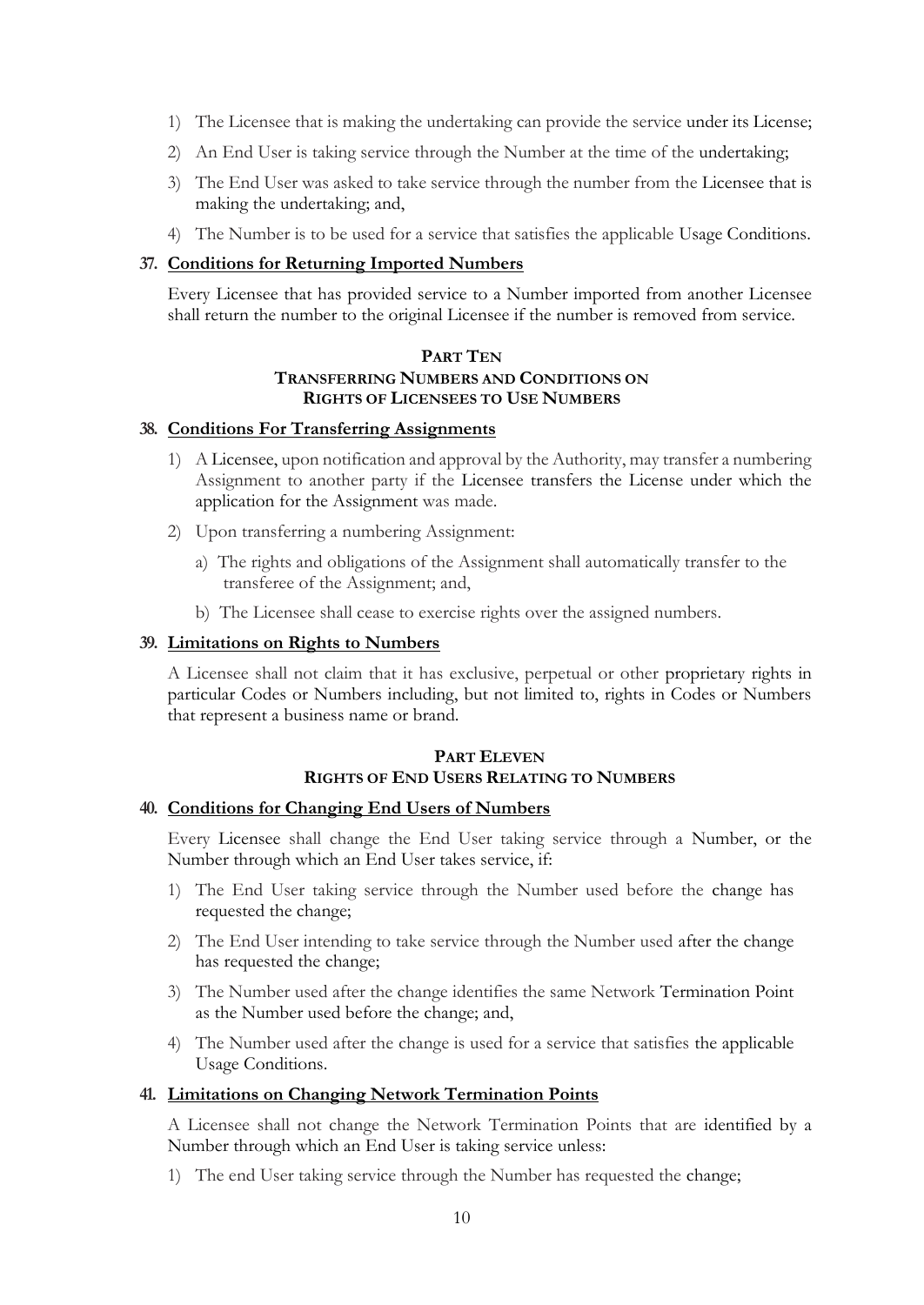- 2) The Number is to be used for a service that satisfies the applicable Usage Conditions; and,
- 3) The Licensee notifies customers and receives their informed consent.

## **42. Compensation to End Users**

Every Licensee shall state in the terms and conditions for services provided to End Users through Numbers, that:

- 1) The End Users do not own the Numbers;
- 2) The minimum time period over which the Licensee will continue to provide the service through the Number even though there are no calls or messages to or from the Numbers;
- 3) Any compensation that the end Users may claim from the Licensee if the Licensee is no longer providing services through the Numbers, unless the Licensee has issued reasonable notice of discontinuation of service through the Numbers; and,
- 4) The Licensee shall not stop providing a service through the Numbers except for cases of force majeure including impositions by the Authority on matters of national interest.

#### **43. Conditions for Supplying Information About Holders of Numbers**

Every Licensee shall supply information for public access on a Number through which an End User is taking service, if:

- 1) The Authority or a person authorized by the Authority has requested the information for public access;
- 2) The Licensee has stated in the terms and conditions for the service that the information may be supplied; and,
- 3) The End User has explicitly given permission for the information to be publicly available.

#### **44. Limitations on Presentation of Calling Line Identities**

- 1) A Licensee shall supply mandatory calling line identity for all subscribers of its services unless the calling party has requested for its suppression, and such suppression is within the limits of technology.
- 2) Notwithstanding Sub-Article (1) of this Article, any person who receives a malicious, threatening, offensive or other improper call from a suppressed identity may request the Licensee to provide the identity of the calling party.
- 3) Any suppression request pursuant to Sub-Article (1) of this Article, shall be approved by the Authority on the following conditions:
	- a) The requesting party carries out duties of national security;
	- b) The requesting party is subject to high risk in having their identity presented; or,
	- c) Any other reason considered appropriate by the Authority.
- 4) A Licensee shall make Calling Line Identity (CLID) available to emergency services, superseding any request by an end user to withhold the identity of the calling party, and within the limits of technology.
- 5) The Authority shall, upon request, provide a response to the application to suppress the calling line identity within a period of seven (7) working days.
- 6) All suppression requests granted by the Authority shall be valid for a period of twelve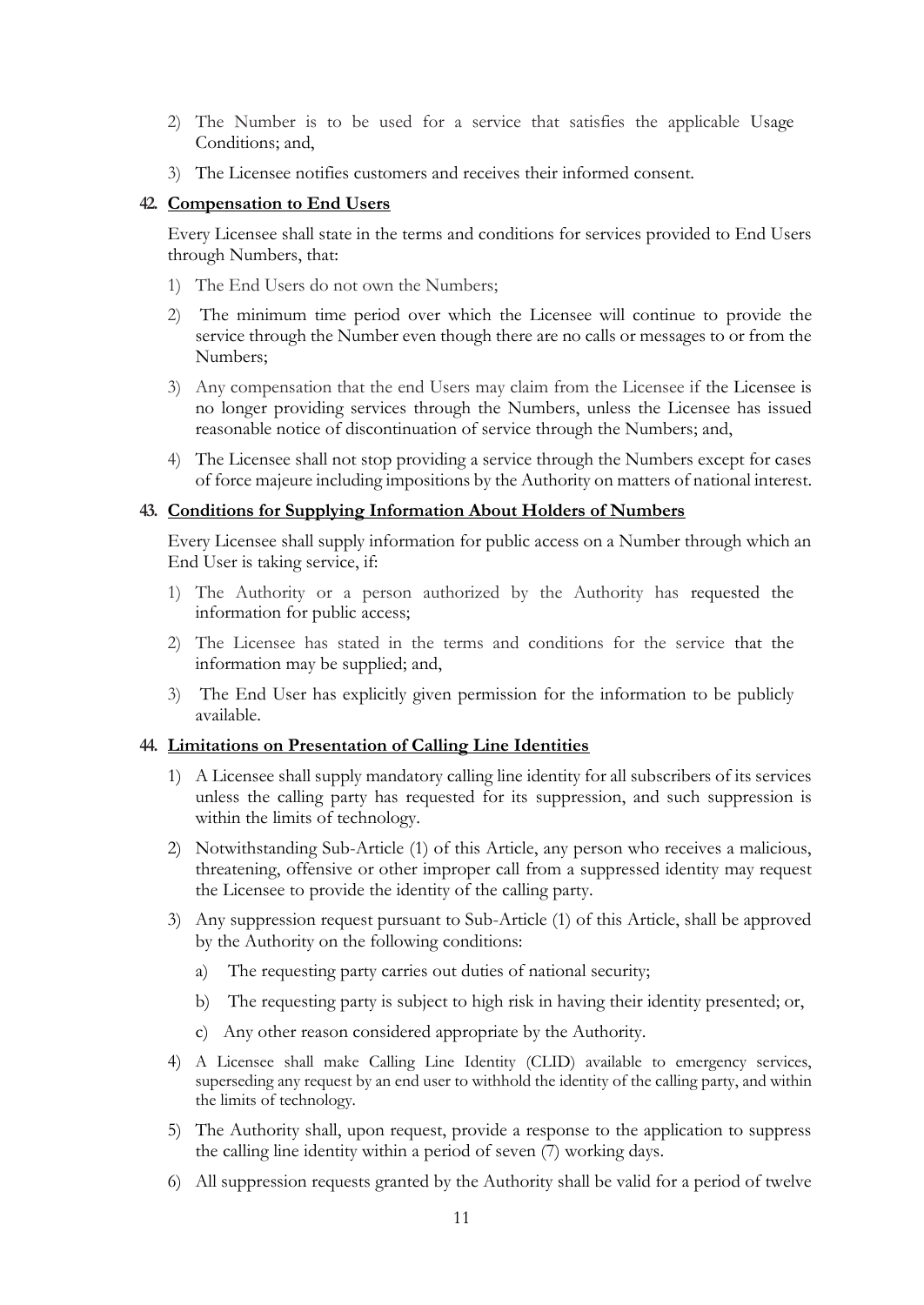(12) months and the Authority may renew the request upon application.

# **45. Limitations on Presentation of Called Line Identities**

For purposes of call forwarding, a Licensee shall not supply a called line identity for presentation if the called End User has requested its suppression.

# **PART TWELVE FEES FOR NUMBER RESOURCE ASSIGNMENTS**

# **46. Publication of the Schedule of Fees for Assignments**

- 1) In accordance with Article 29 of the Proclamation, the Authority shall, from time to time, determine and publish the schedule of fees for numbering resource Assignments and shall supply the schedule of fees for Assignments in response to requests for that information.
- 2) The Authority shall establish the appropriate levels of fees that Resource Users shall be required to pay to be assigned special commercially valuable codes and Number Blocks.
- 3) The fees to be determined pursuant to Sub-Article (2) of this Article shall be consistent with the market value of the resources, recognizing the scarce and public nature of such resources. However, fees should not exceed a level that is reasonable to encourage development of competitive and innovative Telecommunications services in the Federal Democratic Republic of Ethiopia.

## **47. Factors in Determining the Schedule of Fees for Assignments**

- 1) In determining the schedule of fees for Assignments, the Authority shall consider some or all of the following factors:
	- a) The administrative and operational expenses incurred by the Authority in maintaining the National Numbering Plan;
	- b) The Usage Conditions;
	- c) The distinction between initial fees that are payable on the grant of Assignments and renewal fees that are payable on anniversaries of those grants;
	- d) Encourage the efficient use of existing Assignments (if any);
	- e) Encourage the use of Number Blocks that are not larger than necessary;
	- f) Encourage the use of Blocks that adjoin other Blocks that have Assigned as their Allocation Status; and,
	- g) Encourage the return of Blocks from existing Assignments.
- 2) Every Licensee shall pay the initial and renewal fees for Assignments as specified in the Telecommunications fees Directive issued by the Authority.

#### **PART THIRTEEN COMPLIANCE, CONTRAVENTION, AND ENFORCEMENT**

#### **48. Compliance**

The Authority shall monitor a Licensee's compliance with the provisions of the Proclamation and this Directive.